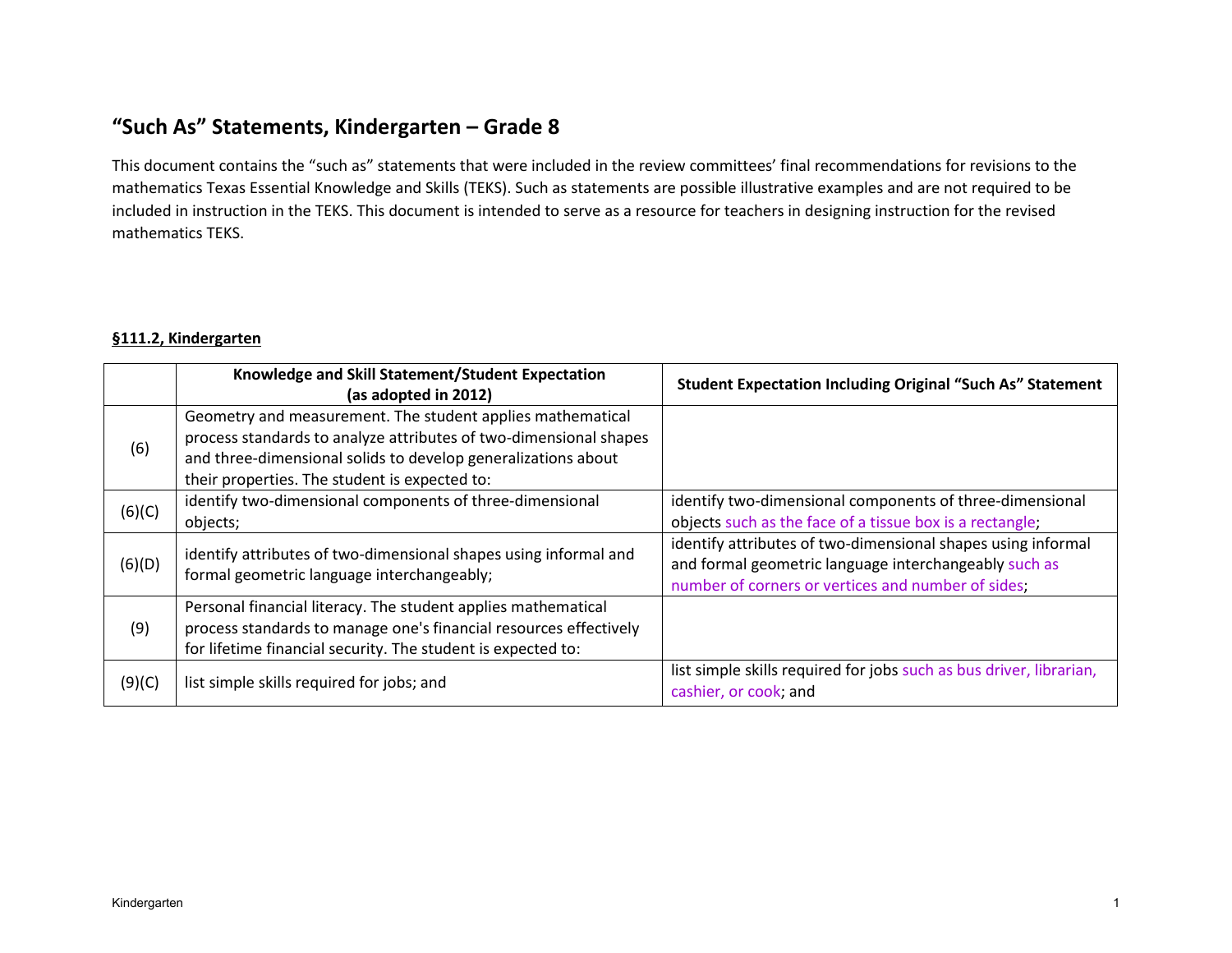### **§111.3, Grade 1**

|        | Knowledge and Skill Statement/Student Expectation<br>(as adopted in 2012)                                                                                                                                                                                                              | <b>Student Expectation Including Original "Such As" Statement</b>                                                                                                                                                                                                                                          |
|--------|----------------------------------------------------------------------------------------------------------------------------------------------------------------------------------------------------------------------------------------------------------------------------------------|------------------------------------------------------------------------------------------------------------------------------------------------------------------------------------------------------------------------------------------------------------------------------------------------------------|
| (2)    | Number and operations. The student applies mathematical process<br>standards to represent and compare whole numbers, the relative<br>position and magnitude of whole numbers, and relationships<br>within the numeration system related to place value. The student<br>is expected to: |                                                                                                                                                                                                                                                                                                            |
| (2)(A) | recognize instantly the quantity of structured arrangements;                                                                                                                                                                                                                           | recognize instantly the quantity of structured arrangements<br>such as seen on a die or a ten frame;                                                                                                                                                                                                       |
| (5)    | Algebraic reasoning. The student applies mathematical process<br>standards to identify and apply number patterns within properties<br>of numbers and operations in order to describe relationships. The<br>student is expected to:                                                     |                                                                                                                                                                                                                                                                                                            |
| (5)(G) | apply properties of operations to add and subtract two or three<br>numbers.                                                                                                                                                                                                            | apply properties of operations to add and subtract two or three<br>numbers such as if $2 + 3 = 5$ is known, then $3 + 2 = 5$ .                                                                                                                                                                             |
| (6)    | Geometry and measurement. The student applies mathematical<br>process standards to analyze attributes of two-dimensional shapes<br>and three-dimensional solids to develop generalizations about<br>their properties. The student is expected to:                                      |                                                                                                                                                                                                                                                                                                            |
| (6)(B) | distinguish between attributes that define a two-dimensional or<br>three-dimensional figure and attributes that do not define the<br>shape;                                                                                                                                            | distinguish between attributes that define a two-dimensional<br>or three-dimensional figure such as a closed figure with three<br>sides is a triangle or a solid with exactly six rectangular faces is<br>a rectangular prism and attributes that do not define the<br>shape such as orientation or color; |
| (6)(D) | identify two-dimensional shapes, including circles, triangles,<br>rectangles, and squares, as special rectangles, rhombuses, and<br>hexagons and describe their attributes using formal geometric<br>language;                                                                         | identify two-dimensional shapes, including circles, triangles,<br>rectangles, and squares, as special rectangles, rhombuses, and<br>hexagons and describe their attributes using formal geometric<br>language such as vertex and side;                                                                     |
| (6)(E) | identify three-dimensional solids, including spheres, cones,<br>cylinders, rectangular prisms (including cubes), and triangular<br>prisms, and describe their attributes using formal geometric<br>language;                                                                           | identify three-dimensional solids, including spheres, cones,<br>cylinders, rectangular prisms (including cubes), and triangular<br>prisms, and describe their attributes using formal geometric<br>language such as vertex, edge, and face;                                                                |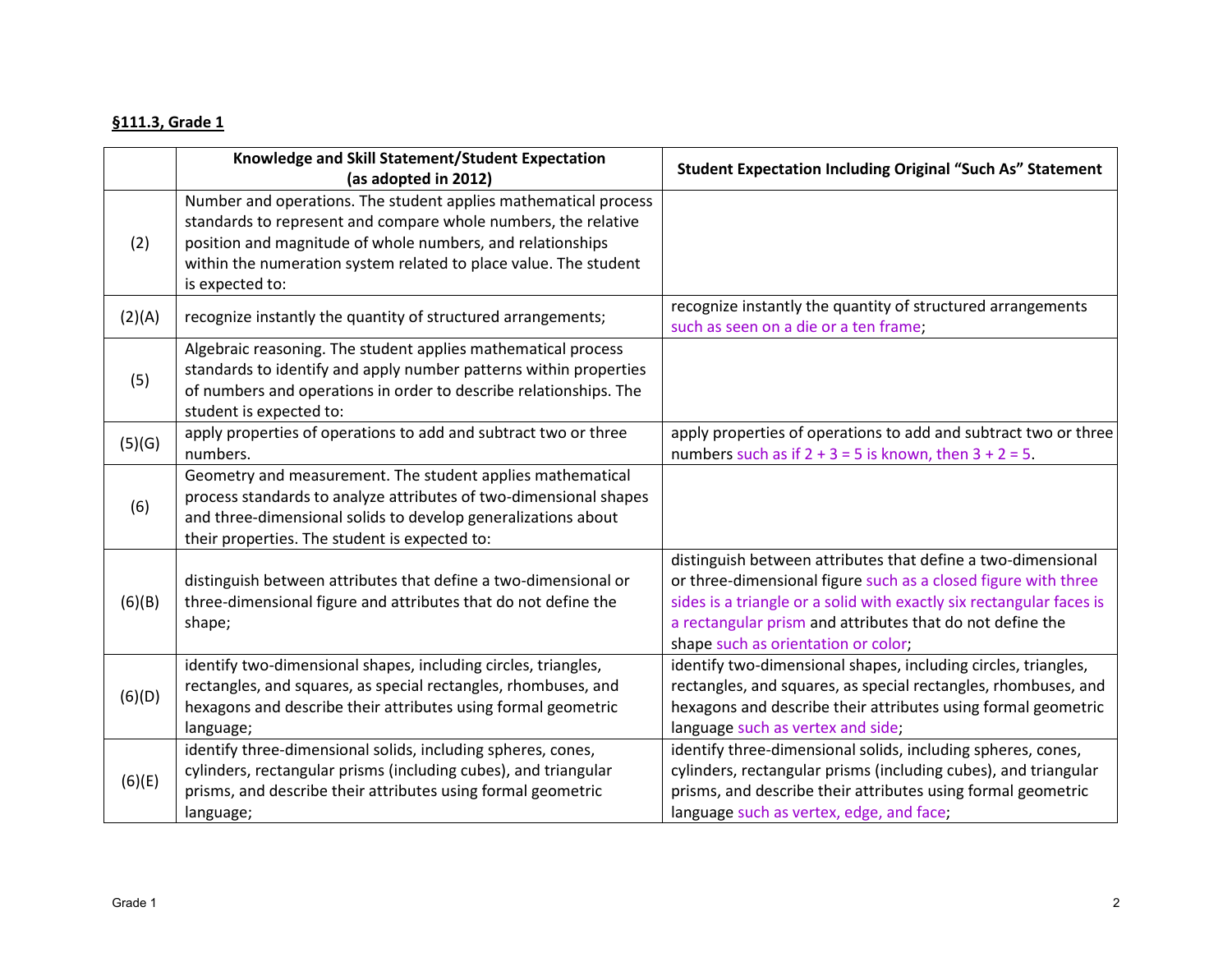| (6)(G) | partition two-dimensional figures into two and four fair shares or<br>equal parts and describe the parts using words; and                                           | partition two-dimensional figures such as circles and<br>rectangles into two and four fair shares or equal parts and<br>describe the parts using words such as "halves," "half of,"<br>"fourths," or "quarters"; and |
|--------|---------------------------------------------------------------------------------------------------------------------------------------------------------------------|----------------------------------------------------------------------------------------------------------------------------------------------------------------------------------------------------------------------|
| (7)    | Geometry and measurement. The student applies mathematical<br>process standards to select and use units to describe length and<br>time. The student is expected to: |                                                                                                                                                                                                                      |
| (7)(A) | use measuring tools to measure the length of objects to reinforce<br>the continuous nature of linear measurement;                                                   | use measuring tools such as adding machine tape, ribbon, or<br>string to measure the length of objects to reinforce the<br>continuous nature of linear measurement;                                                  |
| (7)(D) | describe a length to the nearest whole unit using a number and a<br>unit; and                                                                                       | describe a length to the nearest whole unit using a number<br>and a unit such as five craft sticks; and                                                                                                              |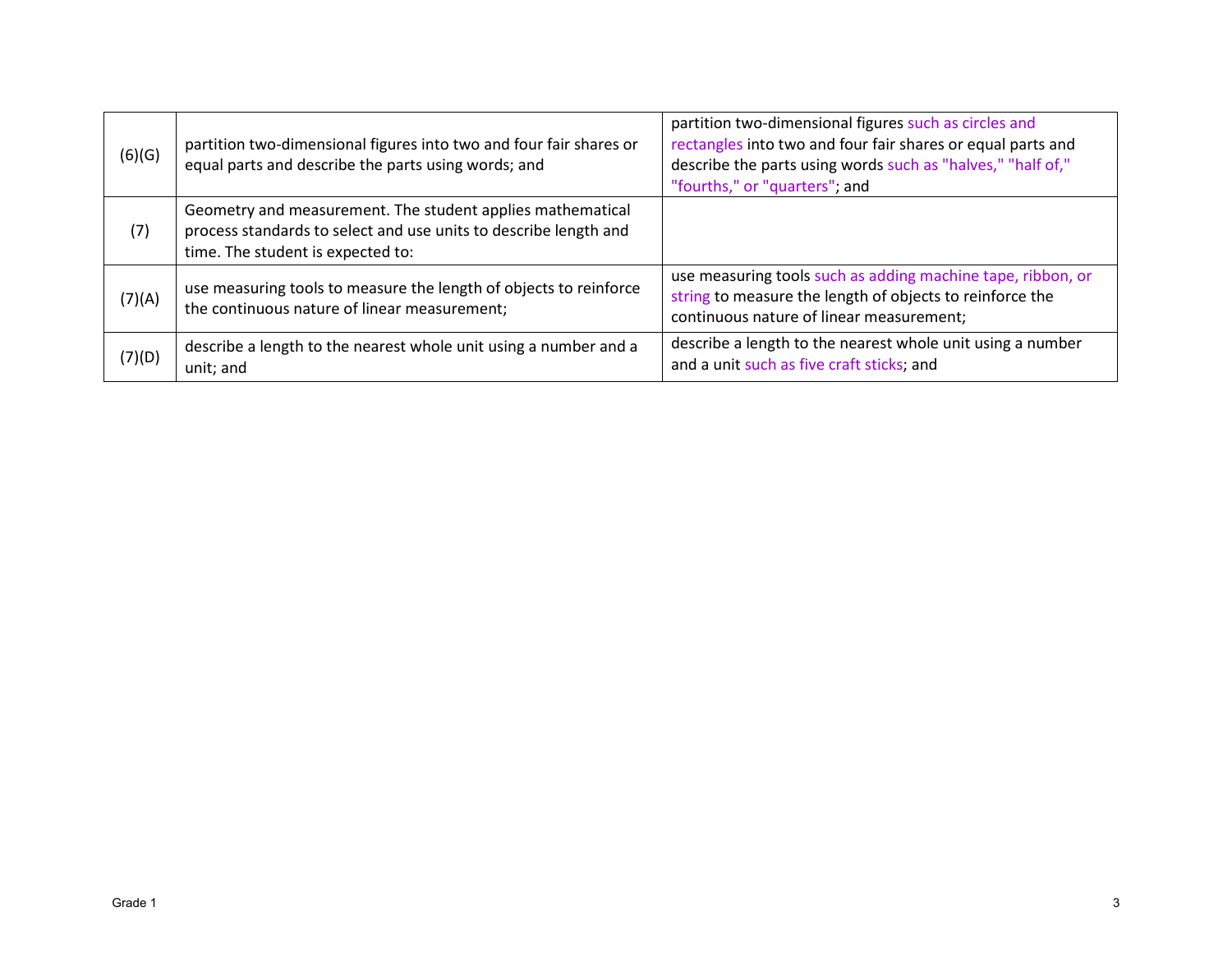### **§111.4, Grade 2**

|        | Knowledge and Skill Statement/Student Expectation<br>(as adopted in 2012)                                                                                                                                                                         | <b>Student Expectation Including Original "Such As" Statement</b>                                                                                                                                                                                                                                         |
|--------|---------------------------------------------------------------------------------------------------------------------------------------------------------------------------------------------------------------------------------------------------|-----------------------------------------------------------------------------------------------------------------------------------------------------------------------------------------------------------------------------------------------------------------------------------------------------------|
| (3)    | Number and operations. The student applies mathematical process<br>standards to recognize and represent fractional units and<br>communicates how they are used to name parts of a whole. The<br>student is expected to:                           |                                                                                                                                                                                                                                                                                                           |
| (3)(A) | partition objects into equal parts and name the parts, including<br>halves, fourths, and eighths, using words;                                                                                                                                    | partition objects such as strips, lines, regular polygons, and<br>circles into equal parts and name the parts, including halves,<br>fourths, and eighths, using words such as "one-half" or "three-<br>fourths";                                                                                          |
| (3)(C) | use concrete models to count fractional parts beyond one whole<br>using words and recognize how many parts it takes to equal one<br>whole; and                                                                                                    | use concrete models to count fractional parts beyond one<br>whole using words such as "one-fourth," "two-fourths,"<br>"three-fourths," "four-fourths," "five-fourths," or "one and<br>one-fourth," and recognize how many parts it takes to equal<br>one whole such as four-fourths equals one whole; and |
| (8)    | Geometry and measurement. The student applies mathematical<br>process standards to analyze attributes of two-dimensional shapes<br>and three-dimensional solids to develop generalizations about<br>their properties. The student is expected to: |                                                                                                                                                                                                                                                                                                           |
| (8)(B) | classify and sort three-dimensional solids, including spheres, cones,<br>cylinders, rectangular prisms (including cubes as special<br>rectangular prisms), and triangular prisms, based on attributes<br>using formal geometric language;         | classify and sort three-dimensional solids, including spheres,<br>cones, cylinders, rectangular prisms (including cubes as special<br>rectangular prisms), and triangular prisms, based on attributes<br>using formal geometric language such as vertex, edge, and<br>face;                               |
| (8)(D) | compose two-dimensional shapes and three-dimensional solids<br>with given properties or attributes                                                                                                                                                | compose two-dimensional shapes and three-dimensional solids<br>with given properties or attributes such as build a rectangle out<br>of unit squares or build a rectangular prism out of unit cubes;<br>and                                                                                                |
| (9)    | Geometry and measurement. The student applies mathematical<br>process standards to select and use units to describe length, area,<br>and time. The student is expected to:                                                                        |                                                                                                                                                                                                                                                                                                           |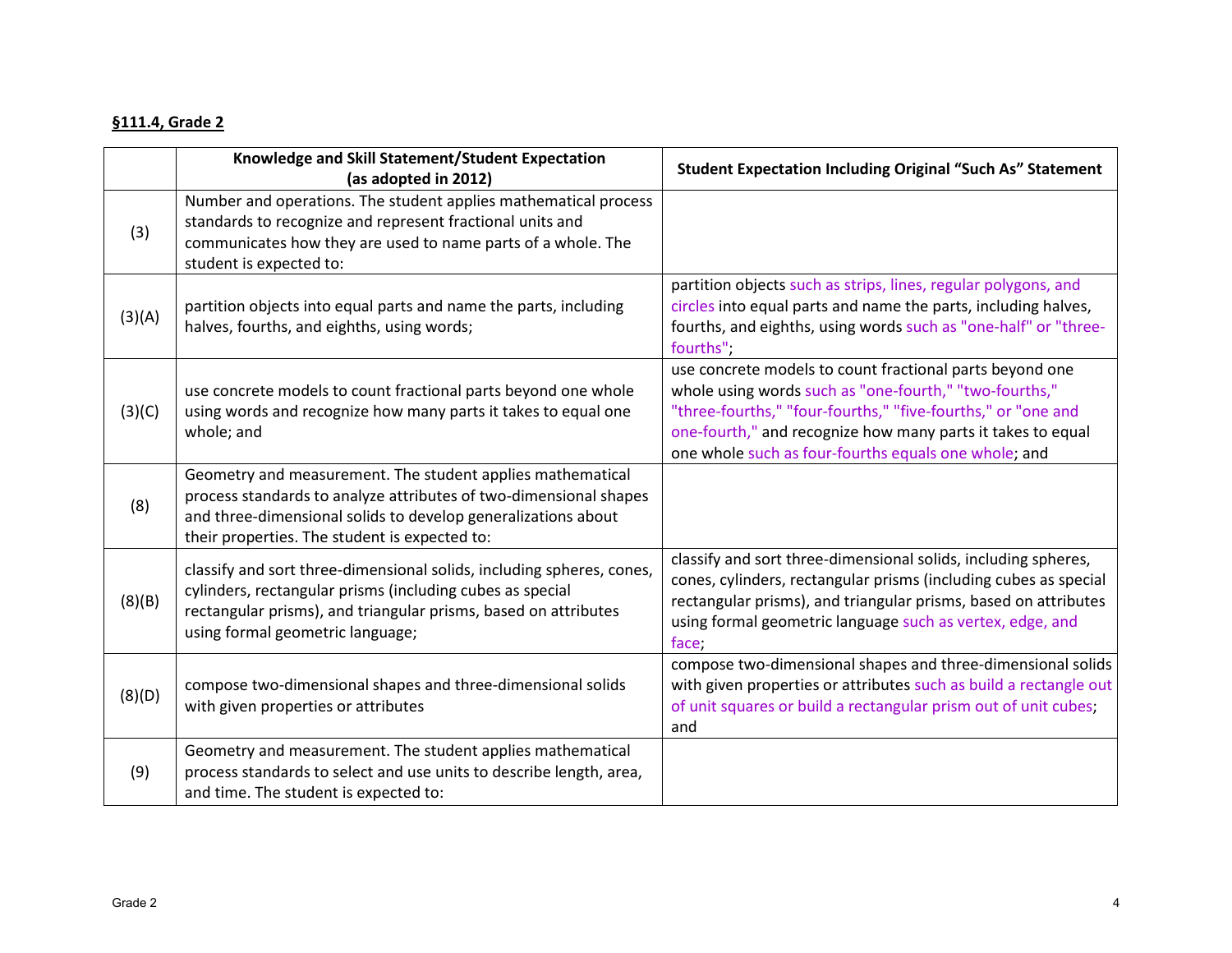| (9)(A)  | find the length of objects using concrete models for standard units<br>of length;                                                                                                                                                        | find the length of objects using concrete models for standard<br>units of length such as the edges of inch tiles or centimeter<br>cubes:                                                                                                                            |
|---------|------------------------------------------------------------------------------------------------------------------------------------------------------------------------------------------------------------------------------------------|---------------------------------------------------------------------------------------------------------------------------------------------------------------------------------------------------------------------------------------------------------------------|
| (9)(B)  | describe the inverse relationship between the size of the unit and<br>the number of units needed to equal the length of an object;                                                                                                       | describe the inverse relationship between the size of the unit<br>and the number of units needed to equal the length of an<br>object such as the longer the unit, the fewer needed and the<br>shorter the unit, the more needed;                                    |
| (9)(F)  | use concrete models of square units to find the area of a rectangle<br>by covering it with no gaps or overlaps, counting to find the total<br>number of square units, and describing the measurement using a<br>number and the unit; and | use concrete models of square units to find the area of a<br>rectangle by covering it with no gaps or overlaps, counting to<br>find the total number of square units, and describing the<br>measurement using a number and the unit such as 24 square<br>units; and |
| (11)    | Personal financial literacy. The student applies mathematical<br>process standards to manage one's financial resources effectively<br>for lifetime financial security. The student is expected to:                                       |                                                                                                                                                                                                                                                                     |
| (11)(F) | differentiate between producers and consumers and calculate the<br>cost to produce a simple item.                                                                                                                                        | differentiate between producers and consumers and calculate<br>the cost to produce a simple item such as a shirt, a pitcher of<br>lemonade, or a class art project.                                                                                                 |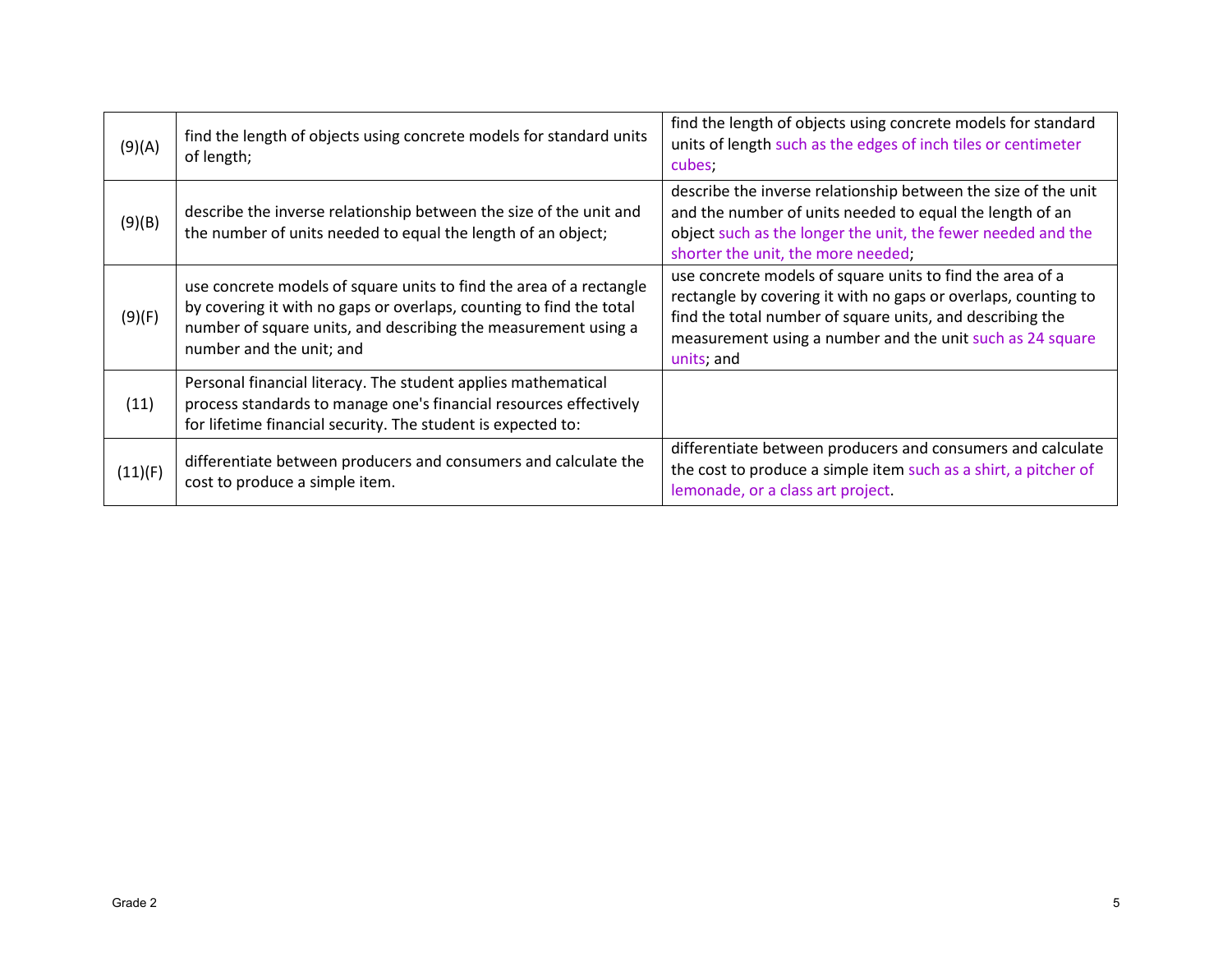#### **§111.5, Grade 3**

|        | Knowledge and Skill Statement/Student Expectation<br>(as adopted in 2012)                                                                                                                                                                       | <b>Student Expectation Including Original "Such As" Statement</b>                                                                                                                                                                                                                                                                 |
|--------|-------------------------------------------------------------------------------------------------------------------------------------------------------------------------------------------------------------------------------------------------|-----------------------------------------------------------------------------------------------------------------------------------------------------------------------------------------------------------------------------------------------------------------------------------------------------------------------------------|
| (2)    | Number and operations. The student applies mathematical process<br>standards to represent and compare whole numbers and<br>understand relationships related to place value. The student is<br>expected to:                                      |                                                                                                                                                                                                                                                                                                                                   |
| (2)(C) | represent a number on a number line as being between two<br>consecutive multiples of 10; 100; 1,000; or 10,000 and use words<br>to describe relative size of numbers in order to round whole<br>numbers; and                                    | represent a number on a number line as being between two<br>consecutive multiples of 10; 100; 1,000; or 10,000 and use<br>words such as "closer to," "is about," or "is nearly" to describe<br>relative size of numbers in order to round whole numbers; and                                                                      |
| (3)    | Number and operations. The student applies mathematical process<br>standards to represent and explain fractional units. The student is<br>expected to:                                                                                          |                                                                                                                                                                                                                                                                                                                                   |
| (3)(E) | solve problems involving partitioning an object or a set of objects<br>among two or more recipients using pictorial representations of<br>fractions with denominators of 2, 3, 4, 6, and 8;                                                     | solve problems involving partitioning an object or a set of<br>objects among two or more recipients using pictorial<br>representations of fractions with denominators of 2, 3, 4, 6,<br>and 8 such as two children share five cookies;                                                                                            |
| (3)(H) | compare two fractions having the same numerator or denominator<br>in problems by reasoning about their sizes and justifying the<br>conclusion using symbols, words, objects, and pictorial models.                                              | compare two fractions having the same numerator or<br>denominator in problems by reasoning about their sizes and<br>justifying the conclusion using symbols, words, objects, and<br>pictorial models such as comparing the size of pieces when<br>sharing a candy bar equally among four people or equally<br>among three people. |
| (4)    | Number and operations. The student applies mathematical process<br>standards to develop and use strategies and methods for whole<br>number computations in order to solve problems with efficiency<br>and accuracy. The student is expected to: |                                                                                                                                                                                                                                                                                                                                   |
| (4)(J) | determine a quotient using the relationship between multiplication<br>and division; and                                                                                                                                                         | determine a quotient using the relationship between<br>multiplication and division such as the quotient of $40 \div 8$ can<br>be found by determining what factor makes 40 when<br>multiplied by 8; and                                                                                                                           |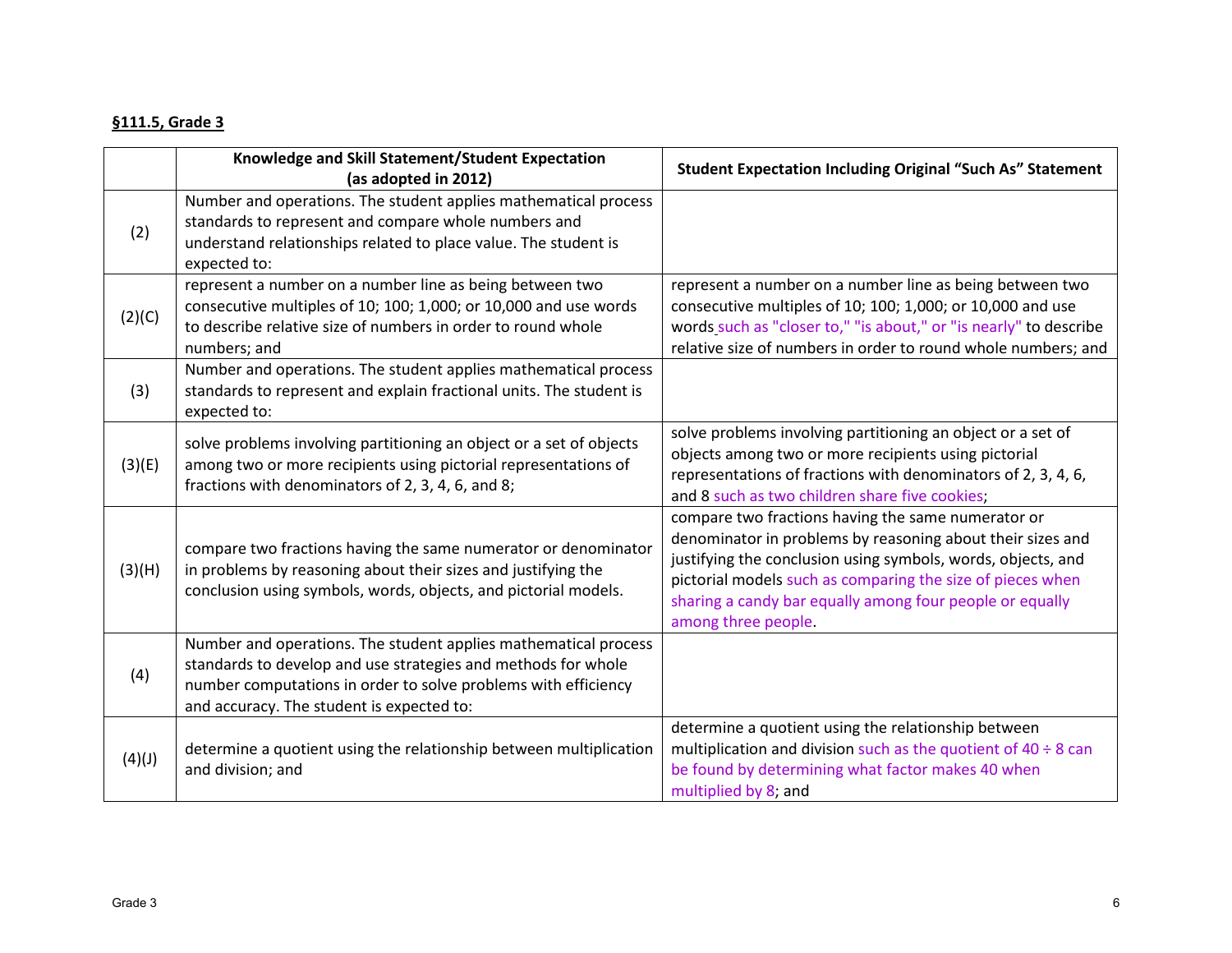| (5)    | Algebraic reasoning. The student applies mathematical process<br>standards to analyze and create patterns and relationships. The<br>student is expected to:                                                                     |                                                                                                                                                                                                                                             |
|--------|---------------------------------------------------------------------------------------------------------------------------------------------------------------------------------------------------------------------------------|---------------------------------------------------------------------------------------------------------------------------------------------------------------------------------------------------------------------------------------------|
| (5)(A) | represent one- and two-step problems involving addition and<br>subtraction of whole numbers to 1,000 using pictorial models,<br>number lines, and equations;                                                                    | represent one- and two-step problems involving addition and<br>subtraction of whole numbers to 1,000 using pictorial models,<br>such as strip diagrams and number lines, and equations;                                                     |
| (5)(D) | determine the unknown whole number in a multiplication or<br>division equation relating three whole numbers when the unknown<br>is either a missing factor or product; and                                                      | determine the unknown whole number in a multiplication or<br>division equation relating three whole numbers when the<br>unknown is either a missing factor or product such as the<br>value 4 makes $3 \times [$ ] = 12 a true equation; and |
| (5)(E) | represent real-world relationships using number pairs in a table<br>and verbal descriptions.                                                                                                                                    | represent real-world relationships using number pairs in a<br>table and verbal descriptions such as 1 insect has 6 legs, 2<br>insects have 12 legs, and so forth.                                                                           |
| (6)    | Geometry and measurement. The student applies mathematical<br>process standards to analyze attributes of two-dimensional<br>geometric figures to develop generalizations about their<br>properties. The student is expected to: |                                                                                                                                                                                                                                             |
| (6)(A) | classify and sort two- and three-dimensional figures, including<br>cones, cylinders, spheres, triangular and rectangular prisms, and<br>cubes, based on attributes using formal geometric language;                             | classify and sort two- and three-dimensional solids, including<br>cones, cylinders, spheres, triangular and rectangular prisms,<br>and cubes, based on attributes using formal geometric<br>language such as vertex, edge, and face;        |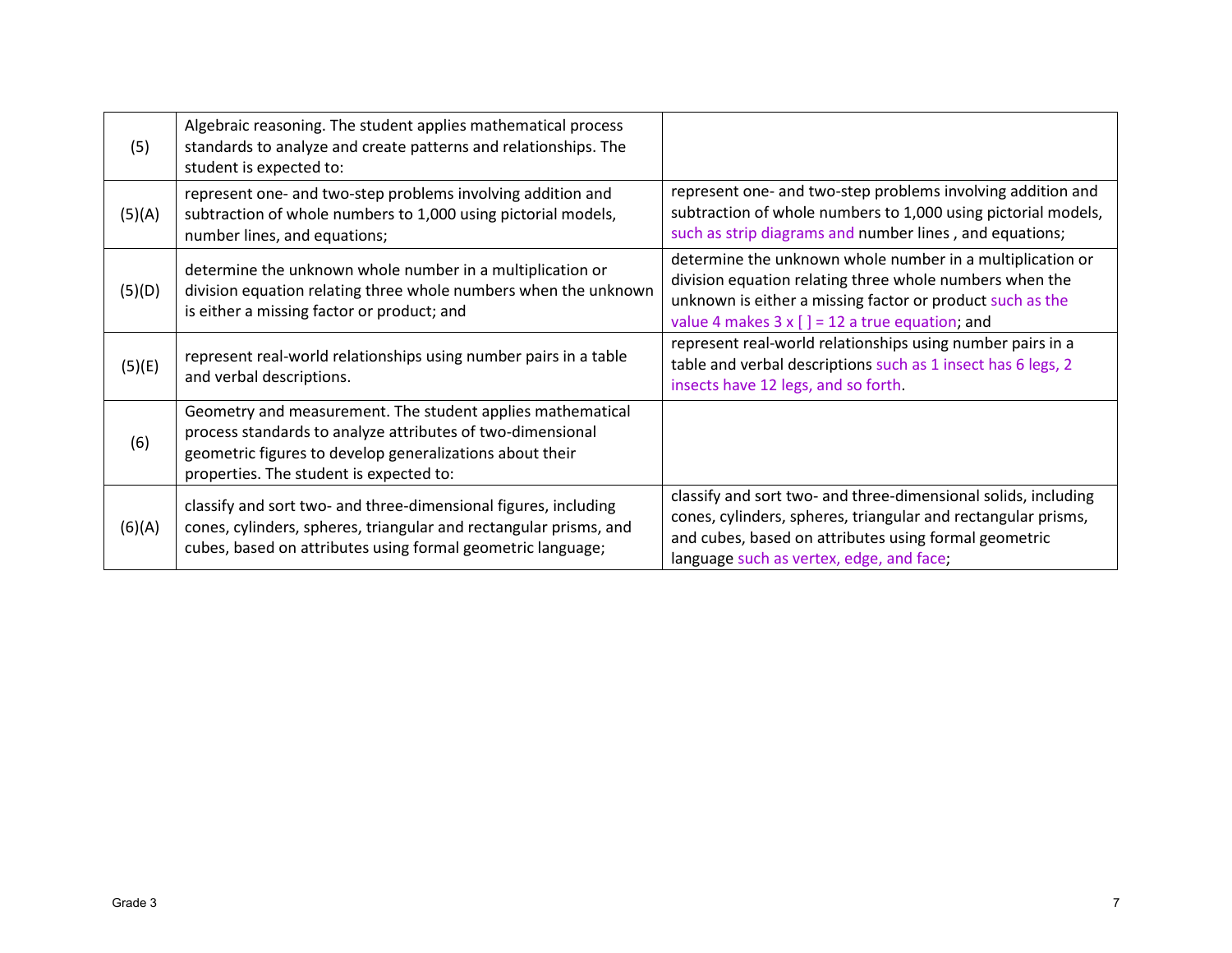#### **§111.6, Grade 4**

|        | Knowledge and Skill Statement/Student Expectation<br>(as adopted in 2012)                                                                                                                                                       | <b>Student Expectation Including Original "Such As" Statement</b>                                                                                                                                                                                                                                                                                            |
|--------|---------------------------------------------------------------------------------------------------------------------------------------------------------------------------------------------------------------------------------|--------------------------------------------------------------------------------------------------------------------------------------------------------------------------------------------------------------------------------------------------------------------------------------------------------------------------------------------------------------|
| (2)    | Number and operations. The student applies mathematical<br>process standards to represent, compare, and order whole<br>numbers and decimals and understand relationships related to<br>place value. The student is expected to: |                                                                                                                                                                                                                                                                                                                                                              |
| (2)(B) | represent the value of the digit in whole numbers through<br>1,000,000,000 and decimals to the hundredths using expanded<br>notation and numerals;                                                                              | represent the value of the digit in whole numbers through<br>1,000,000,000 and decimals to the hundredths using expanded<br>notation and numerals such as in the number 3.94, the 3 in the<br>ones place is 3; the 9 in the tenths place is 0.9; and the 4 in the<br>hundredths place is 0.04; and 3.94 is the sum of 3 ones, 9 tenths,<br>and 4 hundredths; |
| (3)    | Number and operations. The student applies mathematical<br>process standards to represent and generate fractions to solve<br>problems. The student is expected to:                                                              |                                                                                                                                                                                                                                                                                                                                                              |
| (3)(B) | decompose a fraction in more than one way into a sum of<br>fractions with the same denominator using concrete and<br>pictorial models and recording results with symbolic<br>representations;                                   | decompose a fraction in more than one way into a sum of<br>fractions with the same denominator using concrete and<br>pictorial models and recording results with symbolic<br>representations such as $7/8 = 5/8 + 2/8$ ; $7/8 = 3/8 + 4/8$ ; $2 \frac{7}{8} =$<br>$1 + 1 + 7/8$ ; $27/8 = 8/8 + 8/8 + 7/8$ ;                                                 |
| (3)(C) | determine if two given fractions are equivalent using a variety of<br>methods;                                                                                                                                                  | determine if two given fractions are equivalent using a variety of<br>methods, including multiplying by a fraction equivalent to one or<br>simplifying a fraction to lowest terms;                                                                                                                                                                           |
| (3)(E) | represent and solve addition and subtraction of fractions with<br>equal denominators using objects and pictorial models that build<br>to the number line and properties of operations;                                          | represent and solve addition and subtraction of fractions with<br>equal denominators using objects and pictorial models that build<br>to the number line such as strip diagrams and properties of<br>operations;                                                                                                                                             |
| (5)    | Algebraic reasoning. The student applies mathematical process<br>standards to develop concepts of expressions and equations. The<br>student is expected to:                                                                     |                                                                                                                                                                                                                                                                                                                                                              |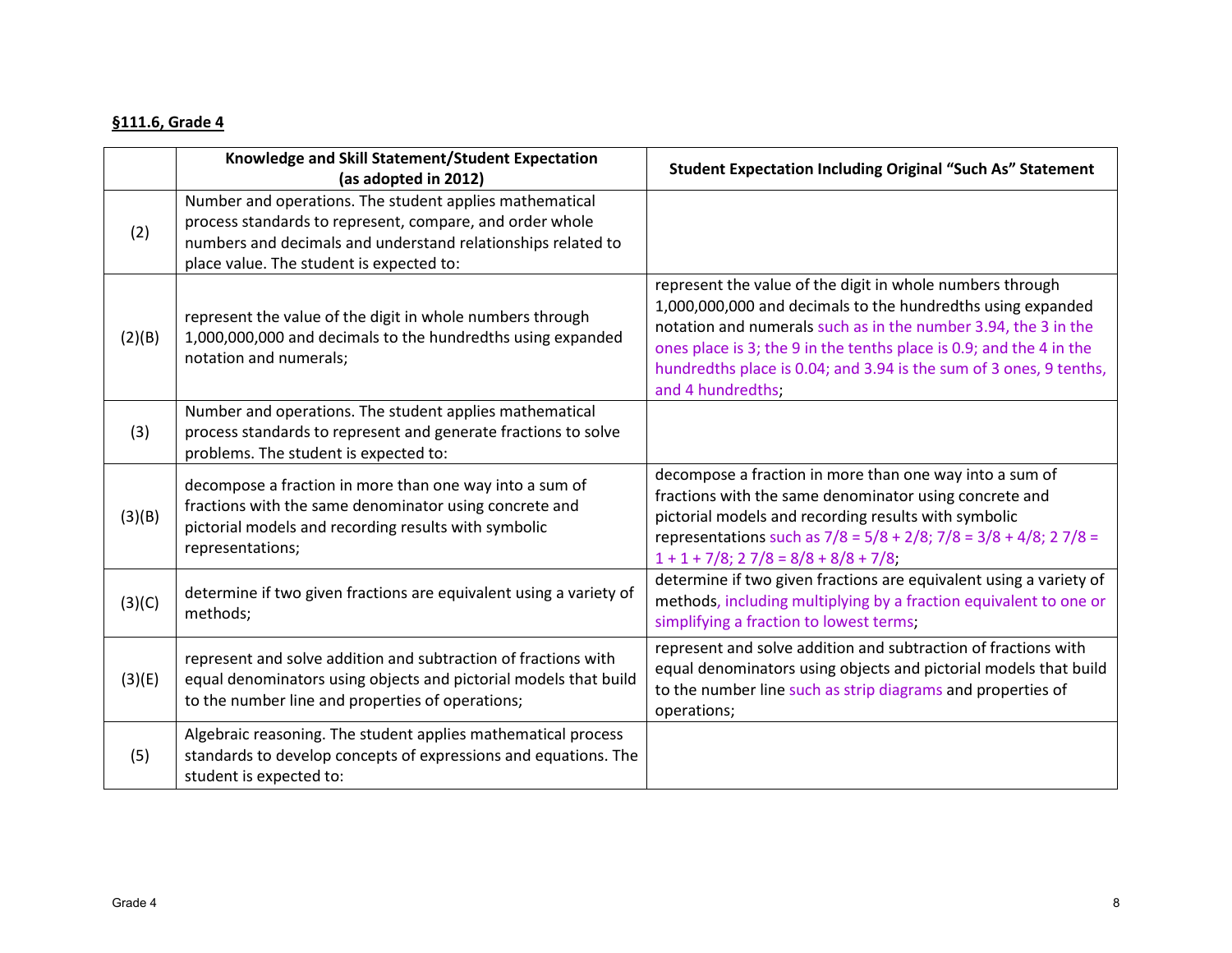| (5)(B) | represent problems using an input-output table and numerical<br>expressions to generate a number pattern that follows a given<br>rule representing the relationship of the values in the resulting<br>sequence and their position in the sequence; | represent problems using an input-output table and numerical<br>expressions to generate a number pattern that follows a given<br>rule representing such as given the rule "Add 3" and the starting<br>number 1, use the expressions $1 + 3$ , $2 + 3$ , $3 + 3$ , and so forth to<br>generate a table to represent the relationship of the values in<br>the resulting sequence and their position in the sequence; |
|--------|----------------------------------------------------------------------------------------------------------------------------------------------------------------------------------------------------------------------------------------------------|--------------------------------------------------------------------------------------------------------------------------------------------------------------------------------------------------------------------------------------------------------------------------------------------------------------------------------------------------------------------------------------------------------------------|
| (7)    | Geometry and measurement. The student applies mathematical<br>process standards to solve problems involving angles less than or<br>equal to 180 degrees. The student is expected to:                                                               |                                                                                                                                                                                                                                                                                                                                                                                                                    |
| (7)(E) | determine the measure of an unknown angle formed by two<br>non-overlapping adjacent angles given one or both angle<br>measures.                                                                                                                    | decompose angles such as complementary and supplementary<br>angles into two non-overlapping angles to determine the<br>measure of an unknown angle formed by two non-overlapping<br>adjacent angles given one or both angle measures.                                                                                                                                                                              |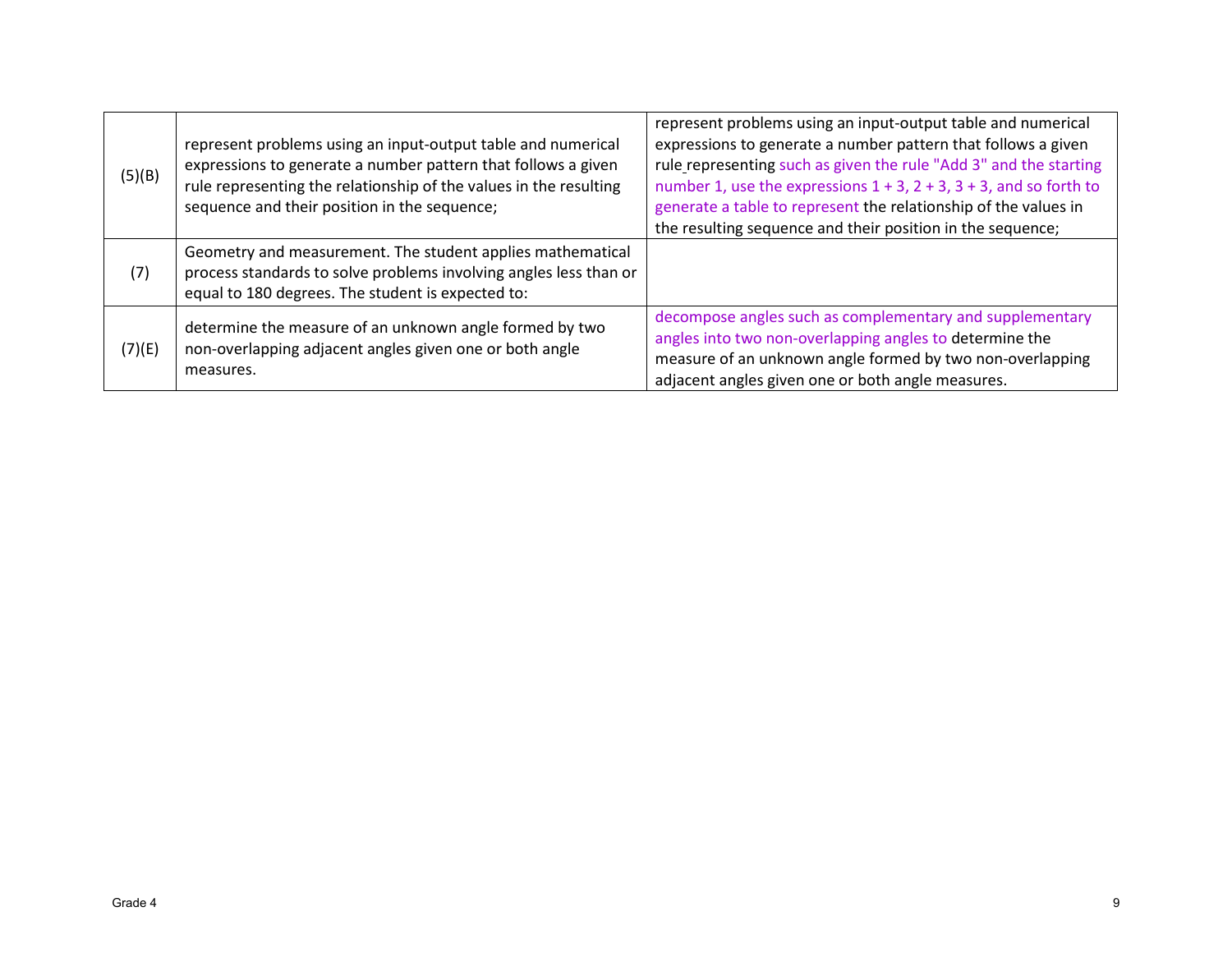## **§111.7 Grade 5**

|        | Knowledge and Skill Statement/Student Expectation<br>(as adopted in 2012)                                                                                                                                                                                                                                                    | <b>Student Expectation Including Original "Such As" Statement</b>                                                                                                                                                                                                                                                                                                                                                                                           |
|--------|------------------------------------------------------------------------------------------------------------------------------------------------------------------------------------------------------------------------------------------------------------------------------------------------------------------------------|-------------------------------------------------------------------------------------------------------------------------------------------------------------------------------------------------------------------------------------------------------------------------------------------------------------------------------------------------------------------------------------------------------------------------------------------------------------|
| (3)    | Number and operations. The student applies mathematical<br>process standards to develop and use strategies and methods for<br>positive rational number computations in order to solve<br>problems with efficiency and accuracy. The student is expected<br>to:                                                               |                                                                                                                                                                                                                                                                                                                                                                                                                                                             |
| (3)(H) | represent and solve addition and subtraction of fractions with<br>unequal denominators referring to the same whole using objects<br>and pictorial models and properties of operations;                                                                                                                                       | represent and solve addition and subtraction of fractions with<br>unequal denominators referring to the same whole using objects<br>and pictorial models such as strip diagrams and properties of<br>operations;                                                                                                                                                                                                                                            |
| (4)    | Algebraic reasoning. The student applies mathematical process<br>standards to develop concepts of expressions and equations. The<br>student is expected to:                                                                                                                                                                  |                                                                                                                                                                                                                                                                                                                                                                                                                                                             |
| (4)(E) | describe the meaning of parentheses and brackets in a numeric<br>expression;                                                                                                                                                                                                                                                 | describe the meaning of parentheses and brackets in a numeric<br>expression such as $4(14 + 5)$ is 4 times as large as $(14 + 5)$ ;                                                                                                                                                                                                                                                                                                                         |
| (4)(F) | simplify numerical expressions that do not involve exponents,<br>including up to two levels of grouping;                                                                                                                                                                                                                     | simplify numerical expressions that do not involve exponents,<br>including up to two levels of grouping such as $(3 + 7) / (5 - 3)$ ;                                                                                                                                                                                                                                                                                                                       |
| (4)(H) | represent and solve problems related to perimeter and/or area<br>and related to volume.                                                                                                                                                                                                                                      | represent and solve problems related to perimeter and/or area<br>such as rectangles and composite figures formed by rectangles<br>and related to volume such as rectangular prisms.                                                                                                                                                                                                                                                                         |
| (5)    | Geometry and measurement. The student applies mathematical<br>process standards to classify two-dimensional figures by<br>attributes and properties. The student is expected to classify<br>two-dimensional figures in a hierarchy of sets and subsets using<br>graphic organizers based on their attributes and properties. | Geometry and measurement. The student applies mathematical<br>process standards to classify two-dimensional figures by<br>attributes and properties. The student is expected to classify<br>two-dimensional figures in a hierarchy of sets and subsets using<br>graphic organizers based on their attributes and properties such<br>as all rectangles have the property that opposite sides are<br>parallel; therefore, every rectangle is a parallelogram. |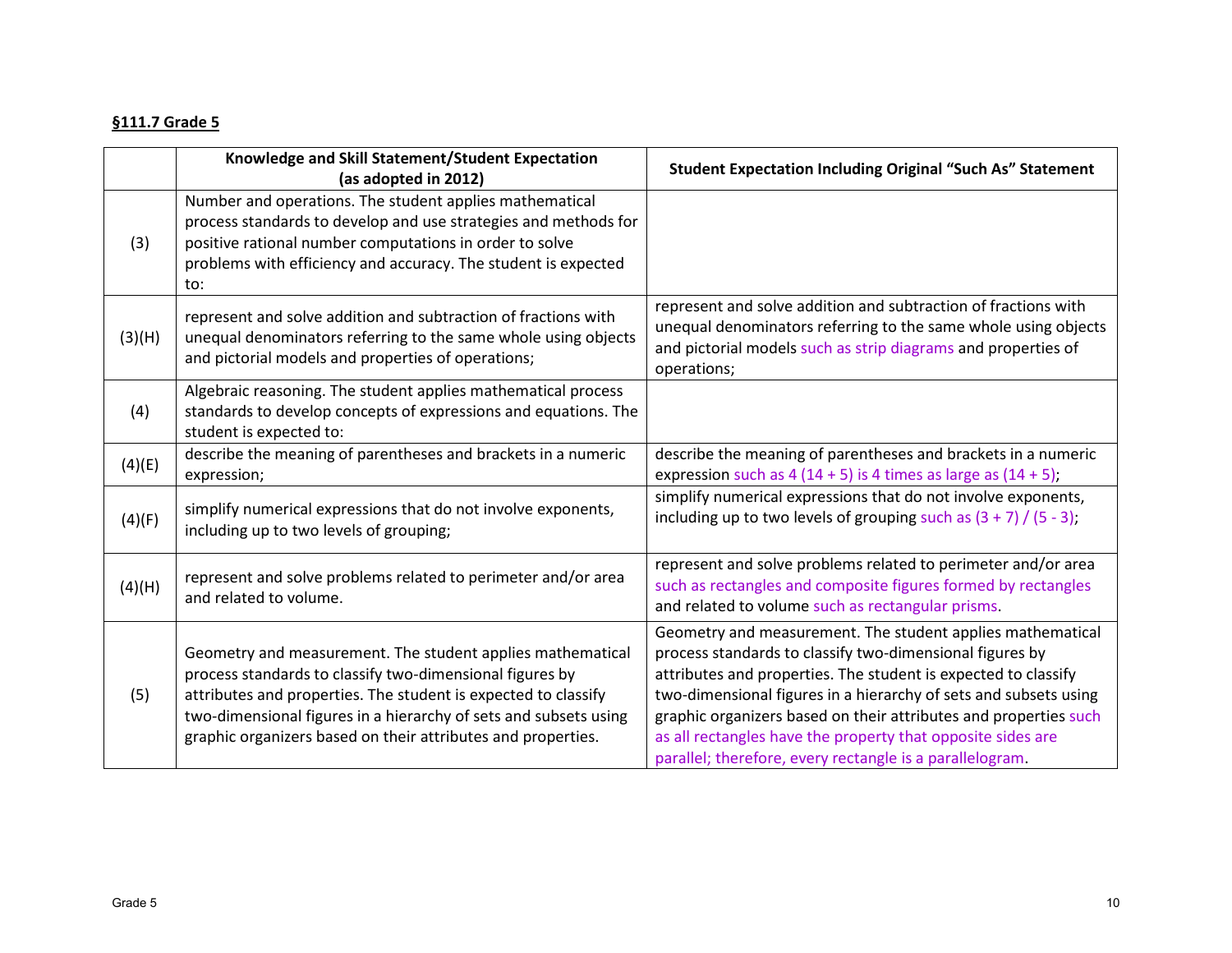#### **§111.26, Grade 6**

|         | Knowledge and Skill Statement/Student Expectation<br>(as adopted in 2012)                                                                                                            | <b>Student Expectation Including Original "Such As" Statement</b>                                                                                                                                                                                                                          |
|---------|--------------------------------------------------------------------------------------------------------------------------------------------------------------------------------------|--------------------------------------------------------------------------------------------------------------------------------------------------------------------------------------------------------------------------------------------------------------------------------------------|
| (10)    | Expressions, equations, and relationships. The student applies<br>mathematical process standards to use equations and<br>inequalities to solve problems. The student is expected to: |                                                                                                                                                                                                                                                                                            |
| (10)(A) | model and solve one-variable, one-step equations and<br>inequalities that represent problems, including geometric<br>concepts; and                                                   | model and solve one-variable, one-step equations and<br>inequalities that represent problems, including geometric<br>concepts such as complementary and supplementary angles; and                                                                                                          |
| (13)    | Measurement and data. The student applies mathematical<br>process standards to use numerical or graphical representations<br>to solve problems. The student is expected to:          |                                                                                                                                                                                                                                                                                            |
| (13)(B) | distinguish between situations that yield data with and without<br>variability.                                                                                                      | distinguish between situations that yield data with and without<br>variability such as the question "How tall am I?" which would be<br>answered with a single height versus the question "How tall are<br>the students in my class?" which would be answered based on<br>heights that vary |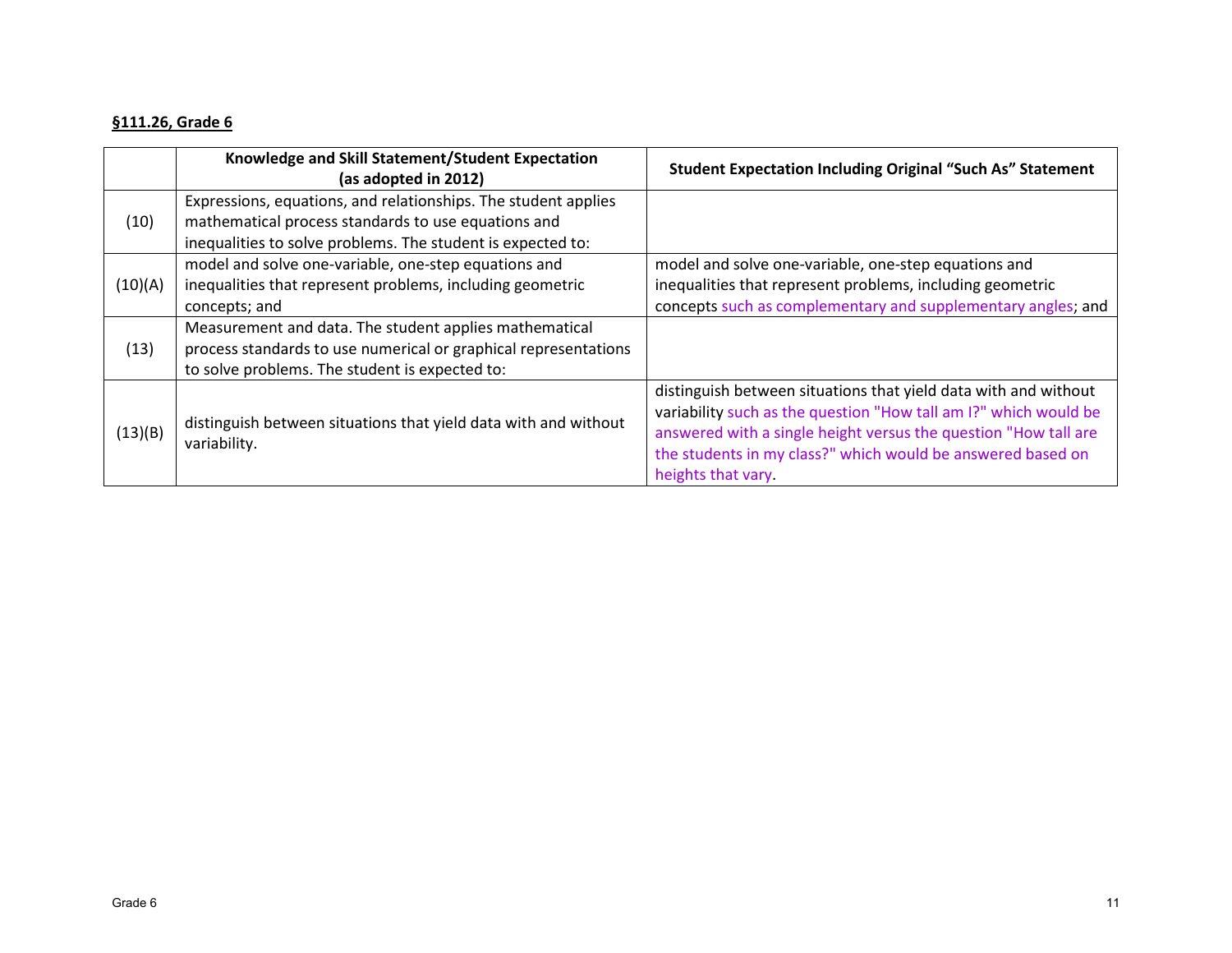### **§111.27 Grade 7**

|        | Knowledge and Skill Statement/Student Expectation<br>(as adopted in 2012)                                                                                                                                                                                                                                             | <b>Student Expectation Including Original "Such As" Statement</b>                                                                                                                                                                                                                                                                               |
|--------|-----------------------------------------------------------------------------------------------------------------------------------------------------------------------------------------------------------------------------------------------------------------------------------------------------------------------|-------------------------------------------------------------------------------------------------------------------------------------------------------------------------------------------------------------------------------------------------------------------------------------------------------------------------------------------------|
| (2)    | Number and operations. The student applies mathematical<br>process standards to represent and use rational numbers in a<br>variety of forms. The student is expected to extend previous<br>knowledge of sets and subsets using a visual representation to<br>describe relationships between sets of rational numbers. | Number and operations. The student applies mathematical<br>process standards to represent and use rational numbers in a<br>variety of forms. The student is expected to extend previous<br>knowledge of sets and subsets using a visual representation such<br>as a Venn diagram to describe relationships between sets of<br>rational numbers. |
| (4)    | Proportionality. The student applies mathematical process<br>standards to represent and solve problems involving<br>proportional relationships. The student is expected to:                                                                                                                                           |                                                                                                                                                                                                                                                                                                                                                 |
| (4)(D) | solve problems involving ratios, rates, and percents, including<br>multi-step problems involving percent increase and percent<br>decrease, and financial literacy problems; and                                                                                                                                       | solve problems involving ratios, rates, and percents, including<br>multi-step problems involving percent increase and percent<br>decrease, and financial literacy problems such as tax, tip,<br>discount, simple interest, and commission; and                                                                                                  |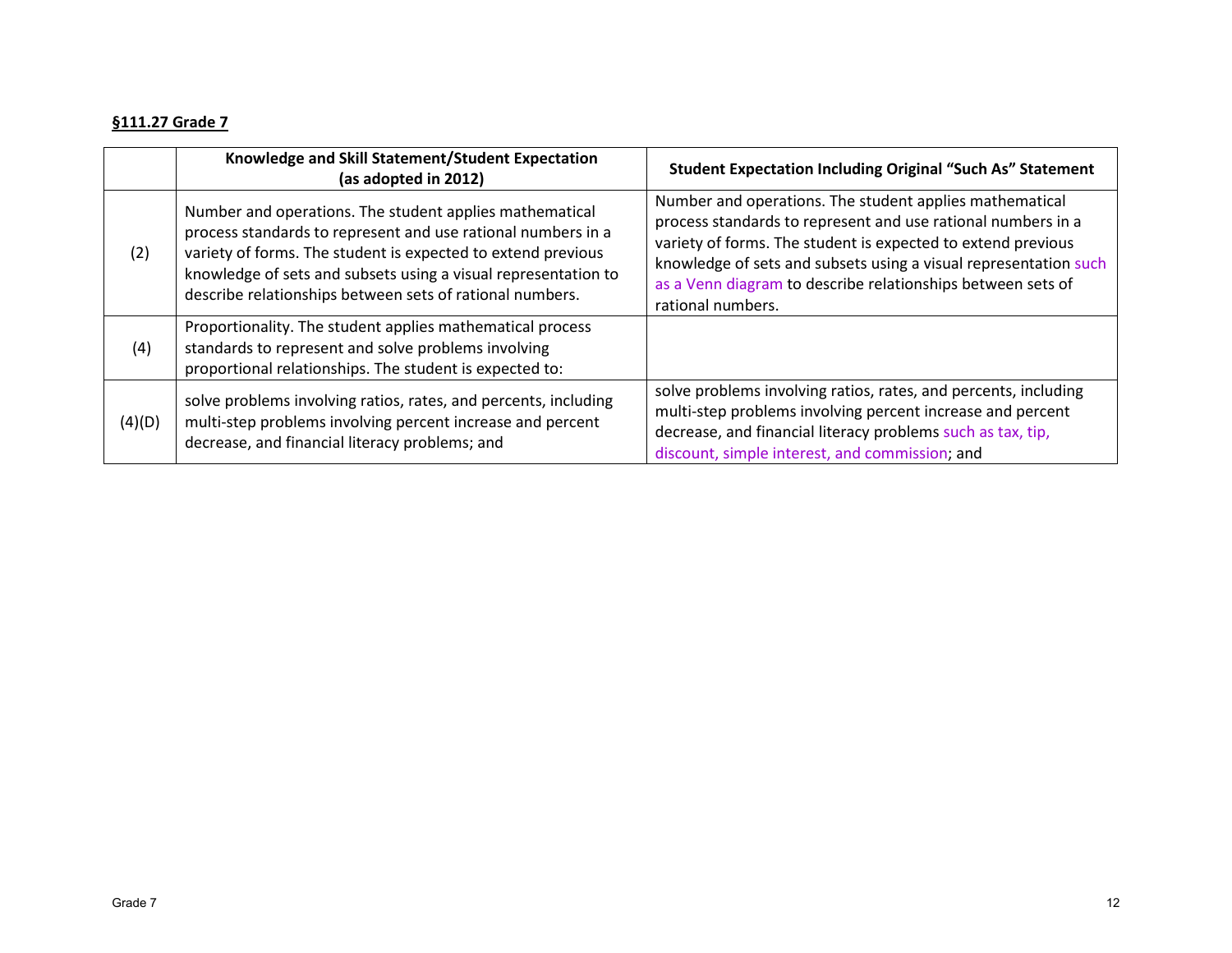#### **§111.28 Grade 8**

|         | Knowledge and Skill Statement/Student Expectation<br>(as adopted in 2012)                                                                                                                                                            | <b>Student Expectation Including Original "Such As" Statement</b>                                                                                                                                                                                                                 |
|---------|--------------------------------------------------------------------------------------------------------------------------------------------------------------------------------------------------------------------------------------|-----------------------------------------------------------------------------------------------------------------------------------------------------------------------------------------------------------------------------------------------------------------------------------|
| (2)     | Number and operations. The student applies mathematical<br>process standards to represent and use real numbers in a variety<br>of forms. The student is expected to:                                                                 |                                                                                                                                                                                                                                                                                   |
| (2)(A)  | extend previous knowledge of sets and subsets using a visual<br>representation to describe relationships between sets of real<br>numbers;                                                                                            | extend previous knowledge of sets and subsets using a visual<br>representation such as a Venn diagram to describe relationships<br>between sets of real numbers;                                                                                                                  |
| (3)     | Proportionality. The student applies mathematical process<br>standards to use proportional relationships to describe dilations.<br>The student is expected to:                                                                       |                                                                                                                                                                                                                                                                                   |
| (3)(C)  | use an algebraic representation to explain the effect of a given<br>positive rational scale factor applied to two-dimensional figures<br>on a coordinate plane with the origin as the center of dilation.                            | use an algebraic representation to explain the effect of a given<br>positive rational scale factor applied to two-dimensional figures<br>on a coordinate plane with the origin as the center of dilation<br>such as $(x, y) \to (0.5x, 0.5y)$ .                                   |
| (10)    | Two-dimensional shapes. The student applies mathematical<br>process standards to develop transformational geometry<br>concepts. The student is expected to:                                                                          |                                                                                                                                                                                                                                                                                   |
| (10)(C) | explain the effect of translations, reflections over the x- or y-axis,<br>and rotations limited to 90°, 180°, 270°, and 360° as applied to<br>two-dimensional shapes on a coordinate plane using an algebraic<br>representation; and | explain the effect of translations, reflections over the x- or y-axis,<br>and rotations limited to 90°, 180°, 270°, and 360° as applied to<br>two-dimensional shapes on a coordinate plane using an algebraic<br>representation such as $(x, y) \rightarrow (x + 2, y + 2)$ ; and |
| (11)    | Measurement and data. The student applies mathematical<br>process standards to use statistical procedures to describe data.<br>The student is expected to:                                                                           |                                                                                                                                                                                                                                                                                   |
| (11)(A) | construct a scatterplot and describe the observed data to<br>address questions of association such as linear, non-linear, and<br>no association between bivariate data;                                                              | construct a scatterplot and describe the observed data such as<br>positive trend, negative trend, and no trend to address questions<br>of association such as linear, non-linear, and no association<br>between bivariate data;                                                   |